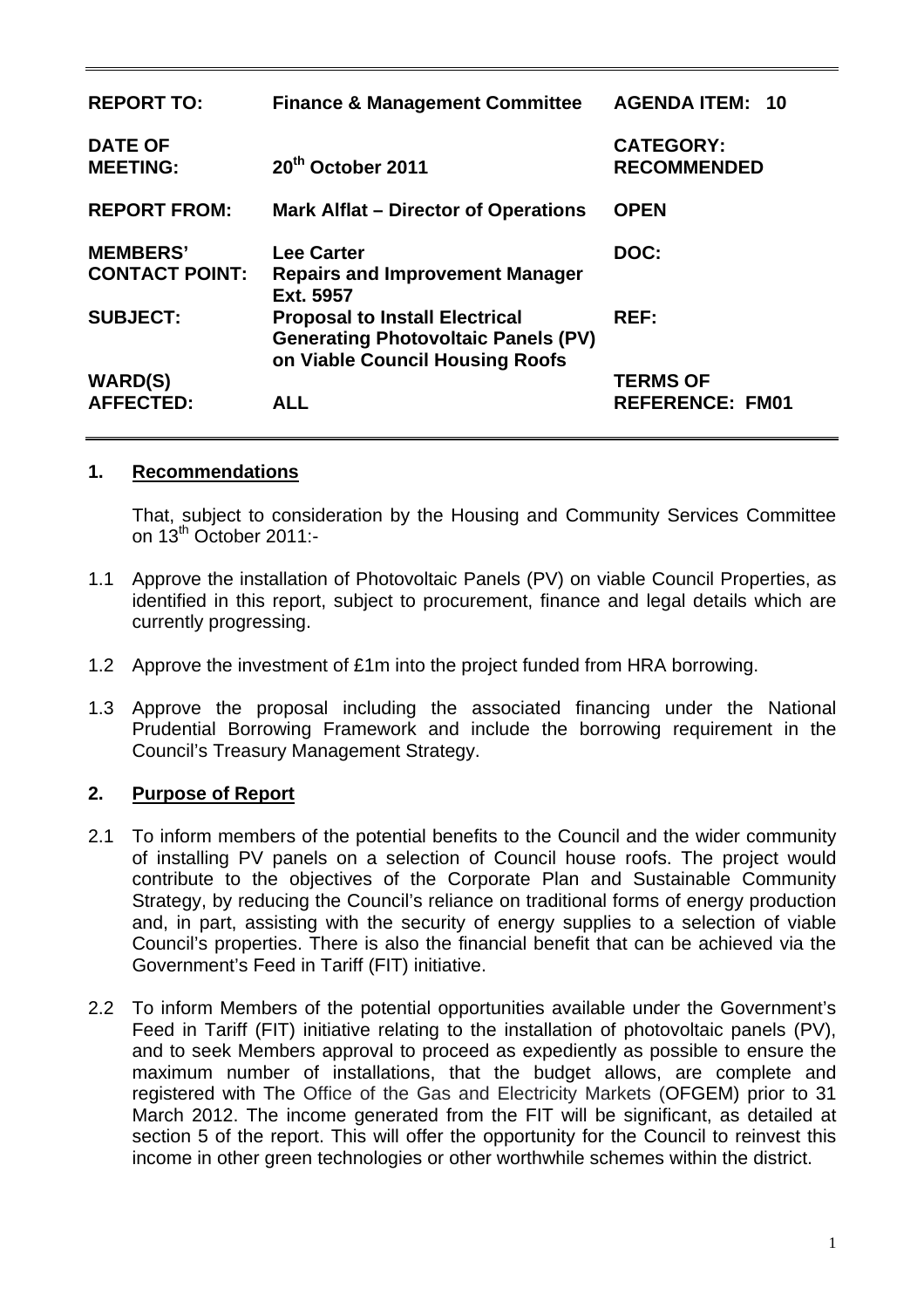- 2.3 The scheme involves a significant initial capital outlay in the region of £1m in return for an annual revenue income of around 10 to 14%. This rate of return is currently not available to the Council from any other source. After 31<sup>st</sup> March 2012 the FIT rate will be reduced and make this proposal less financially attractive.
- 2.4 To fully appraise Members of the financial and ecological advantages of the scheme and the associated risks with a project of this nature.

## **3. Detail**

- 3.1 Financially this project is geared towards a large capital outlay, in the order of £1m, for an annual return on that investment of around 10 to 14%. It represents a relatively unique arrangement in that it's government backed and the income will be more than double our initial capital outlay in real terms. These returns are taken in the form of an annual revenue payment in the order of £100,000 to £140,000.
- 3.2 Central Government as well as Local Government are under increasing pressure to provide security of energy supplies for this and future generations. Solar Photovoltaic (PV) is one small part of the jigsaw; it's relatively simple to install, robust, and provides income to further underpin the Council's ability to reinvest in similar 'green' technologies in the future or invest in other equally important local facilities that would otherwise come from capital resources that are becoming increasingly scarce.
- 3.3 Green technologies are becoming increasingly more common, and it remains the Council's responsibility to ensure its benefits are understood and communicated to the wider public. One of the Council's corporate aims relates to 'lifestyle choices' in particular assisting the community to reduce its carbon footprint. The proposed project directly links to the Council priority of installing renewable technologies throughout the district, and would put the Council at the forefront of installing green technologies.
- 3.4 The FIT became available in Great Britain on 1st April 2010, and the options available have been researched by this authority for some time including the socalled 'rent a roof' schemes. The rent a roof scheme is offered by most of the large utility providers or other commercial enterprises. Essentially what happens is that most of the risk is attributed to the rent a roof company, the tenant/residents use the electricity generated during sun light hours but the company benefits from the FIT, not the resident or the Council. The advantage of such schemes is that little risk is attributed to the Council. We would receive income for renting the roof; somewhere in the region of £60 per annum per roof. This income is significantly below the return that could be achieved if the Council fitted it's own PV installations on its viable Council house properties.
- 3.5 There are other issues with rent a roof schemes, particularly those promoted by finance companies, that relate to future ownership of the panels if they are sold on as an investment and whether it's in the interests of the investors to buy the most efficient equipment rather than the cheapest.
- 3.6 The Council has therefore been investigating the potential to fund such a scheme itself and benefit from the FIT direct. On the 17 May 2011 The Association of Public Service Excellence (APSE) launched a paper "The Virtuous Green Circle". Attending the launch was the Housing Services' Repairs and Improvement manager, who has since progressed a feasibility study looking closer at the potential benefits of the Council installing its own PV system.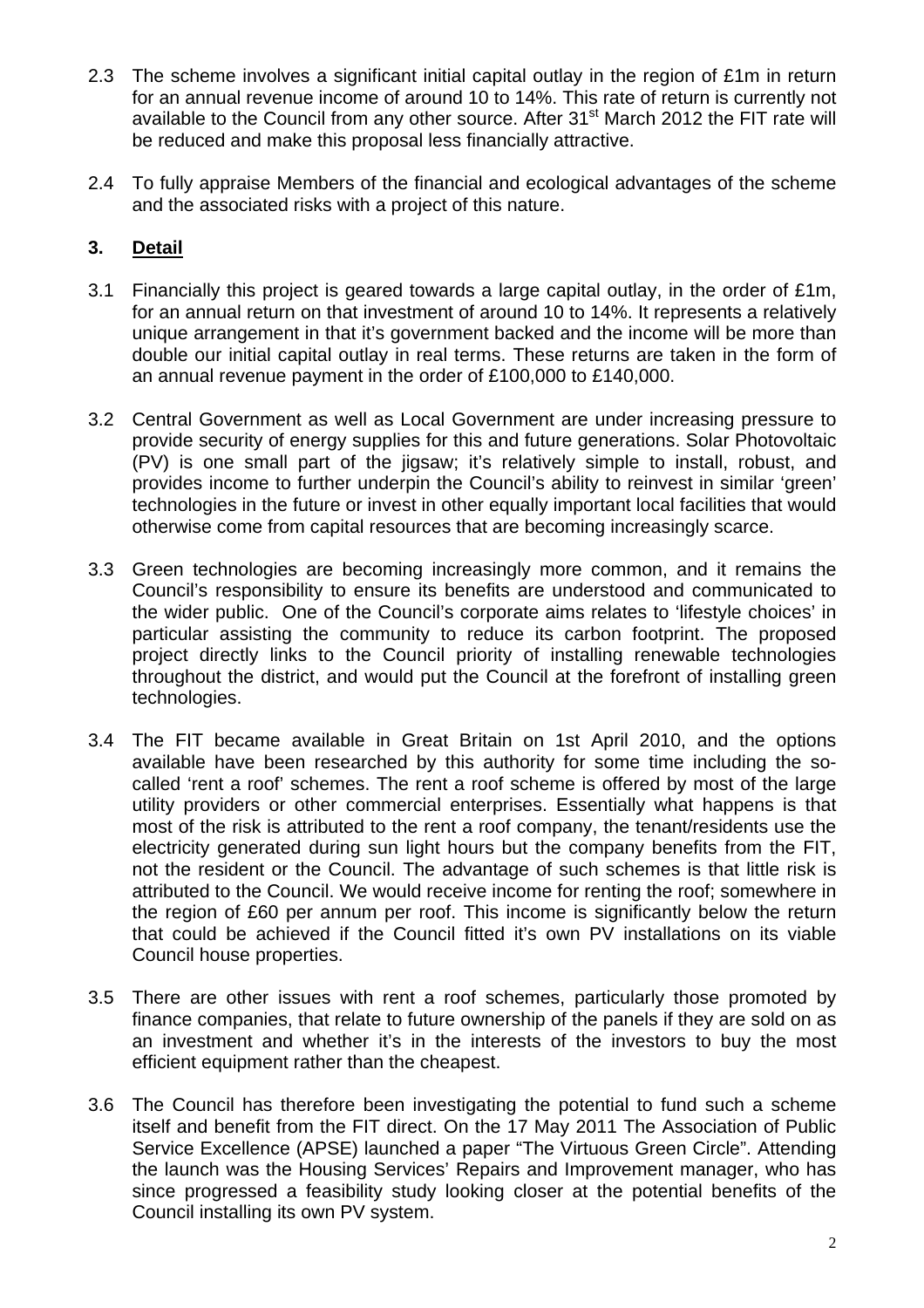- 3.7 The installation of PV systems on viable Council properties would significantly benefit the Council and it's tenants both financially and ecologically. The tenants would receive a reduced electricity bill and the Council would benefit from the FIT. See section 5 for more detail of the full financial situation. The main stumbling block is finding the initial capital outlay.
- 3.8 The FITs are government backed and designed to incentivise the installation of localised renewable energy generating technologies and run for 25 years offering the opportunity to finance the capital costs of an installation, normally within 8 to 12 years as well as the continued return on investment over the remainder of the term.
- 3.9 The FIT is also protected against inflation, being linked with RPI. The scheme guarantees a payment for all electricity generated by the system, as well as a separate payment for the electricity exported to the grid i.e. that which is not used by the resident. The current situation is that whatever the system generates, 50% will be 'deemed' to go back to the grid and therefore create an additional income and 50% will be deemed to be consumed by the tenant. This ratio or deeming as it is referred too, will change when smart meters are introduced across the Country and the exporting will be paid based on actual units rather than the current deeming scenario. These export payments are in addition to the bill savings made by using the electricity generated on-site, and this benefit would be paid direct to the Council together with the FIT.
- 3.10 In summary therefore, the Feed in Tariff scheme offers three main financial benefits, in addition to CO2 reductions:
	- 1. Generation tariff a set rate paid by the energy supplier for each unit of electricity produced currently 43.3p/KWh of electricity generated. This rate will change each year for new entrants to the scheme, but once in the scheme it will continue on the same tariff (originally signed up to) for 25 years, subject to RPI.
	- 2. Export tariff a receipt of a further 3.3p/KWh from the energy supplier for each unit exported back to the electricity grid which is not used by the resident will be paid direct to the Council (currently deemed to be 50% of the total electricity generation from the PV installation)
	- 3. Energy bill savings savings on electricity bills, because generating electricity to power appliances means the tenant does not have to buy as much electricity from the energy supplier. The amount saved will vary depending on how much of the electricity is used on site but would likely be in a range of approximately £80 to £150 saving each year per installation (at current energy tariffs).

*1 & 2 – would be paid direct to the Council, as landlord 3 – Tenant receives benefit direct through lower energy consumption from the national supply network.* 

3.11 The Council has been undertaking a feasibility study since the end of May and has employed the services of a number of specialists in the renewable energy industry. This has assisted the Council in producing this committee report for members to be fully briefed on the potential benefits that could be achieved with PV Installations.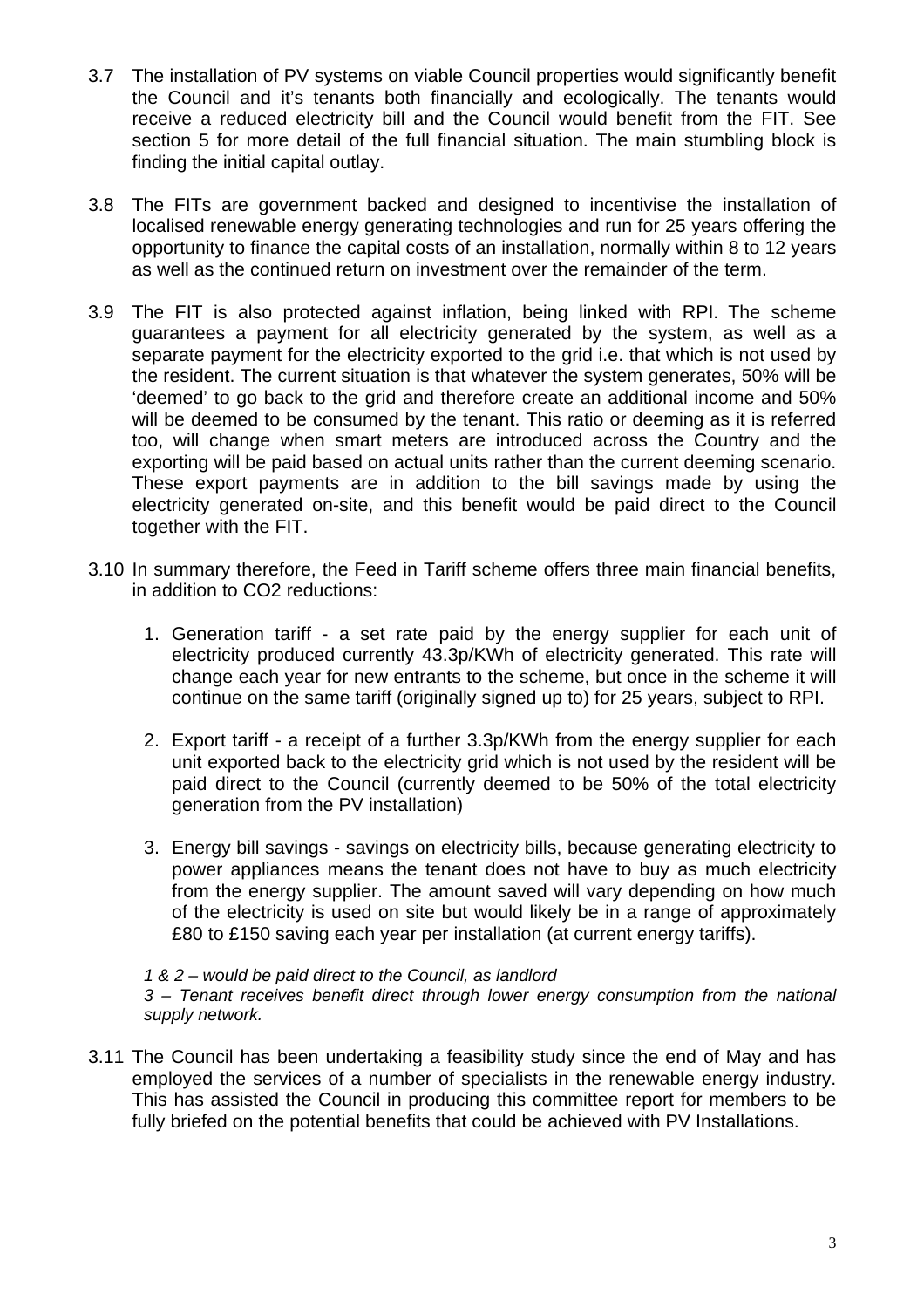- 3.12 Through working with Efficiency East Midlands (EEM) (a buying consortium based in the East Midlands, on behalf of Local Authorities and Registered Social Landlords (RSLs)) the Council has been able to benefit from significantly reduced fees associated with compiling the data for this report.
- 3.13 The capital costs required for the installation of PV panels for individual properties are high, a typical 2.5 KW individual domestic installation costing around £7,000 - £10,000 each. However utilising EEM's already agreed framework and economy of scale these costs can be brought down to around £6,000 to £7,000. Subject to undertaking a procurement exercise these figures may come down further, and make the project more financially attractive.
- 3.14 The Council has identified the specific properties that would be most viable for PV installations i.e. the actual addresses of those with south facing roofs maximising exposure to the sun and therefore generating a greater amount of electricity than a north facing roof. Being able to identify the most advantageous properties was paramount and through EEM the Council employed the services of Hestia Services Ltd who also work very closely with the Energy Saving Trust. Hestia Services were able to provide a full appraisal of the Council's stock and clearly identify which properties would be the most suited/viable to have PV installed.
- 3.15 The data produced shows that 1,276 properties would be best suited. This data was then analysed and incorporated into a financial model by SCS Ltd a commercial arm of Swindon Borough Council. The financial model produces a very clear and concise measure of what the likely returns are from the installations of PV on the Council housing stock.
	- The proposed budget of £1m would allow in the region of 150 properties to receive a PV installation.
	- The 150 properties are proposed to be allocated to willing sheltered housing tenants that have the best suited roofs. These total 183. If we are over subscribed with requests then installs would be undertaken on a first come – first served basis or if under prescribed the installs would be offered to the other most suited sheltered properties.
	- In summary this sizeable capital investment could return a surplus of somewhere in the region of £1.5 to £2.5m over 25 years (net of inflation).
- 3.16 The strategy behind focussing on sheltered properties is to support those in our elderly community who may be suffering an element of 'fuel poverty'.
- 3.17 To ensure the success of this proposed project it would be vitally important asap to communicate the benefits clearly and decisively to the tenants and wider community. The Repairs and Improvement Manager has already attended two South Derbyshire District Council Tenants' Forum (SDTF) meetings to give an overview of a project of this nature (29th June 2011 and 3rd August 2011). It was clearly explained that PV will not suit every property e.g. one tenant's home may be ideal for PV and receive a reduced electricity bill, whereas a neighbouring property may not be suited to PV. However, it was explained that for the greater good that if the PV project progressed the financial rewards for the Council and therefore community as a whole could be very generous over 25 years. This substantial sum would be able to be used to finance other green technologies or other worthy causes to be decided separately.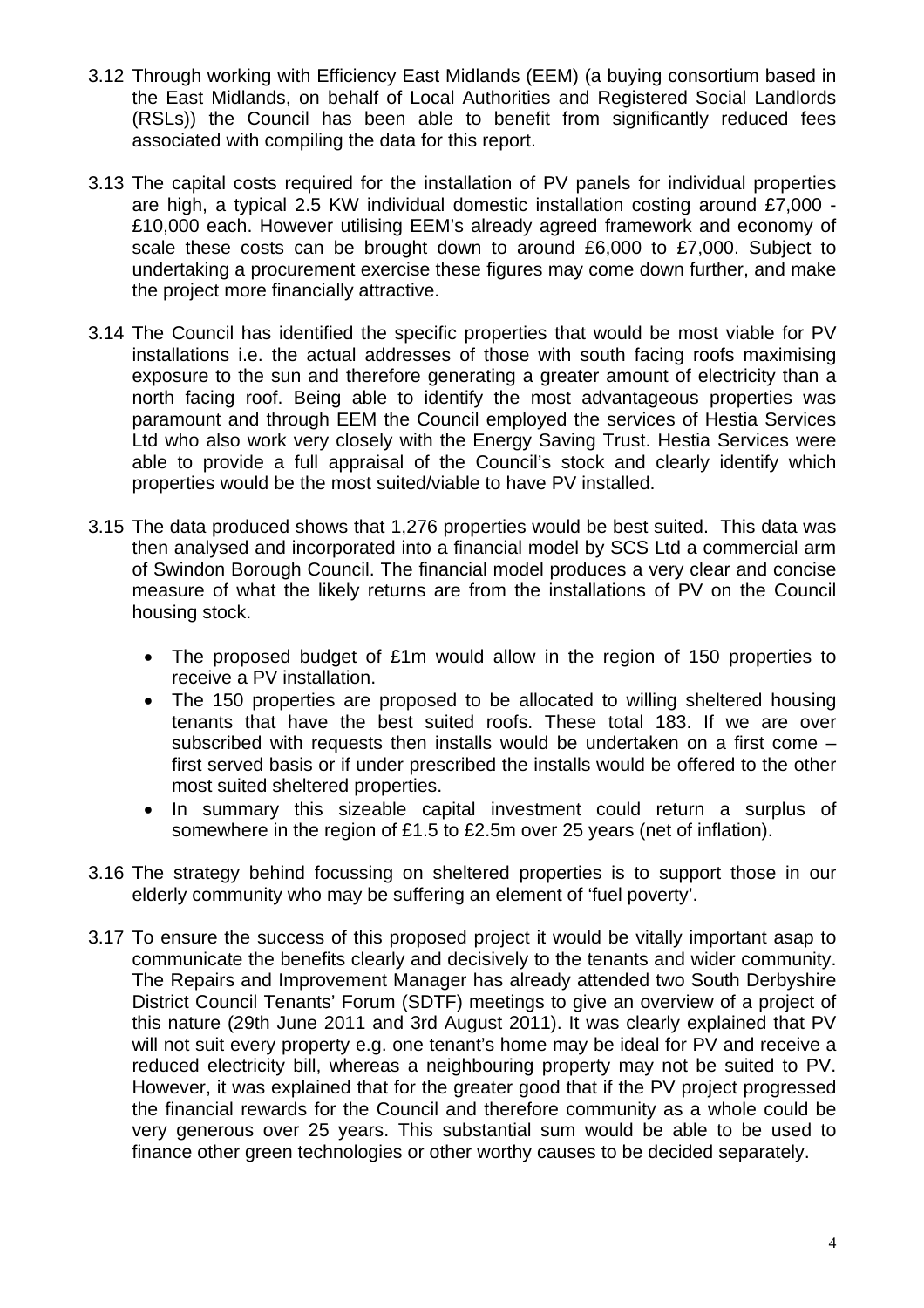- 3.18 The proposal was seen very favourably by the SDTF. They understood that some tenants would receive a reduced electricity bill and some wouldn't, however, they believed that the greater good would be served if the project went ahead.
- 3.19 The major risk associated with the project is the 'guarantee' of the future FIT payment itself. The system is government backed and said to be guaranteed for 25 years as encompassed in the Energy Act 2008. All current advice is that this should be the case. However, if the FIT was withdrawn or reduced at any stage once our capital investment had been made then this could substantially undermine the financial return. Given that the projects that have progressed to date are a mix of public and private schemes it is thought that the probability of the FIT being reduced is low given that the government would face across the board opposition. However the 'guarantee' does carry some, albeit small, element of risk.

## **4 Other issues**

#### Rent a roof alternative

- 4.1 SDDC have been approached by a number of providers of free PV installations (rent a roof scheme) of which two have submitted preliminary proposals.
- One of the providers are a dedicated Solar Panel finance company who are interested in providing PV installations to commercial and domestic buildings and have offered upto £100 per domestic roof per annum i.e. £2,500 over the 25 year during of the FIT. The FIT would be paid direct to them and not the Council.
- The other was national organisation specialising in the housing sector work but unfortunately recently went into administration.
- 4.2 In addition we aware that some of the large utility companies such as Eon are also promoting rent a roof schemes.
- 4.3 The choice of a potential partner organisation under the rent a roof option is a trade off between status/standing of the organisation and the return finance they are offering. Therefore the dedicated solar finance company as a relatively unknown company are offering the best financial return of upto £100 a property that we have come across in researching the project. The large well known utility companies operating in this arena offer more surety that they will be around for the foreseeable future but offer only £60 per property return per annum.

#### Right to Buy

- 4.4 There are potential issues if a property benefiting from a Council funded installation is subsequently purchased by the sitting tenant under the Right to Buy scheme.
- 4.5 With any project there is a risk element, but this should be seen in the context of the potential gains i.e. balancing the risk against the benefits. However, there are several options relating to this risk and they include the following:
	- The RTB purchaser buys the system from the Council. That person then registers with OFGEM and gets the FIT at the current rate at that time.
	- The purchaser does not buy the system and the same pre-purchase FIT arrangement just continues, subject to an appropriate legal agreement.
	- The system is removed and fitted to another property.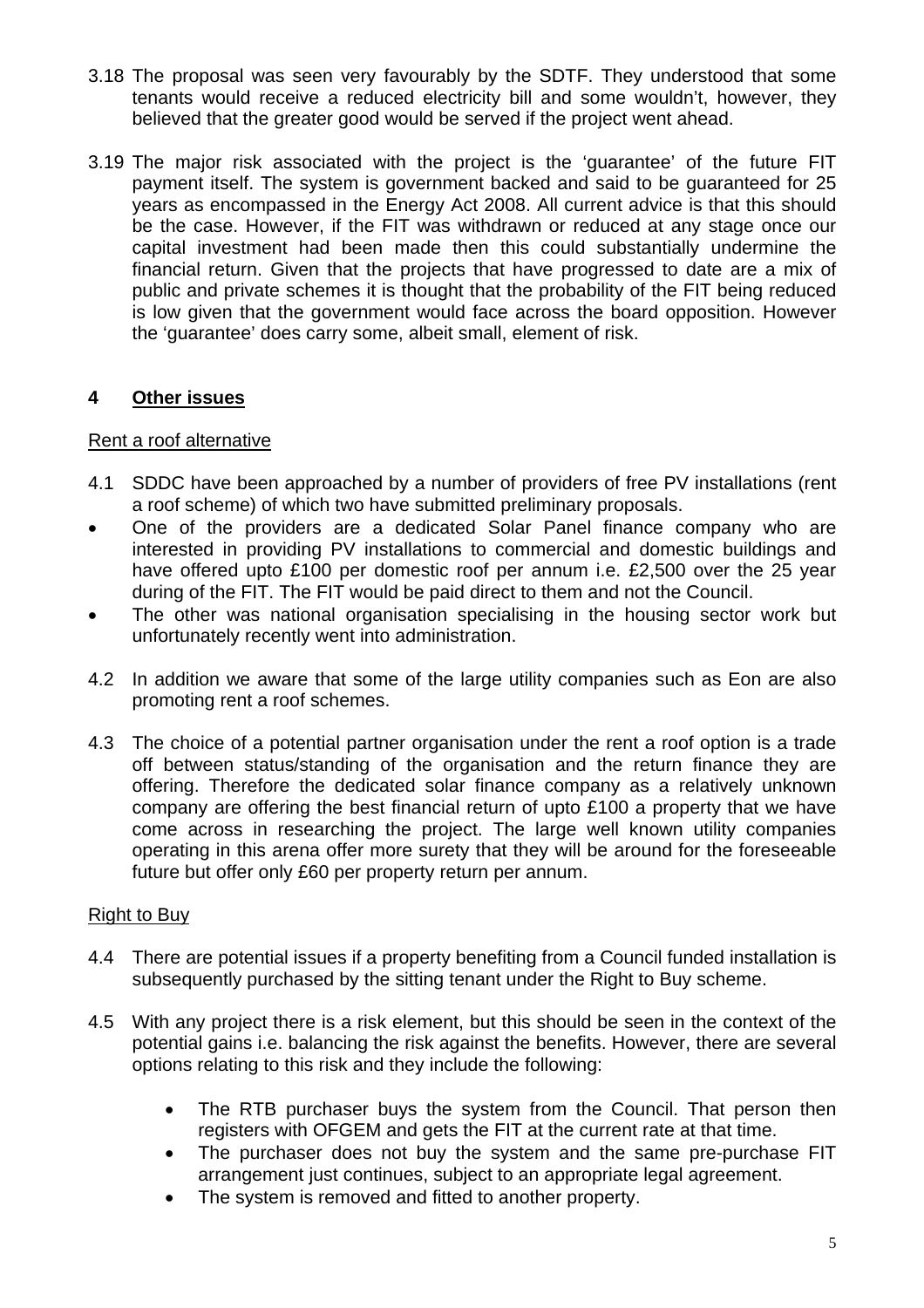4.6 It is worthy of note that the risk of the RTB being exercised is historically low. In recent years this has been around 0.2% of the whole stock per annum and in the sheltered stock the numbers of properties sold in the last 10 years is less than 5.

#### Returning electricity generated to the national grid

4.7 This form of technology produces electricity at a local level which, in the main cannot be stopped or reduced, and in some circumstances present a problem for the District Network Operator (DNO). The reason is that our national electricity network is set up to flow one way i.e. to the property for consumption; with PV the reverse is necessary for the units of electricity that are not used by the tenant. The DNO has therefore been contacted and a reply is awaited to ascertain if the number and location of proposed PV installations may cause an issue for the electricity supply network. The central geographical location of South Derbyshire though means that this is not anticipated to be a problem.

## **5. Financial Implications**

- 5.1 There are numerous financial implications involved depending on the option ultimately taken by the Council which include:
	- The highest return on investment would be if the Council finance and invest in the installation of PV and therefore maximise the FIT return over the 25 years period, and it is this option being recommended in this report.
	- SDDC could also take a hybrid approach and invest alongside a third party investor into a "funded" scheme which would allow some above-market financial returns to be shared between the partners and the associated risks are shared.
	- Rent a Roof scheme where the council receives a fee for effectively renting the roof to a third party. The Council would not benefit from the FIT with this option but would receive an annual payment per roof of around £60.
- 5.2 The cost of an individual system utilising EEM's already agreed framework and economy of scale the costs could be around £6,000 to £7,000. Subject to undertaking a procurement exercise these figures may come down further, and make the project more financially attractive. The cost of maintaining the systems and inverter replacements during their 25 year FIT period have all been accounted for and are more than self financing with the annual returns from the FIT.
- 5.3 To make the maximum financial return from the project, whichever of the delivery options above is chosen, all systems would have to be installed, generating electricity and registered with OFGEM by an MCS accredited installer by the 31 March 2012. This is a very tight deadline for the contractors to complete works, but one which is achievable if a start on site date could be made in November 2011. The capital investment required to install in the region of 150 system would be approximately £1 million.
- 5.4 Following the works undertaken with SCS Ltd the Council has a clear and robust financial model that identifies the most advantageous properties to have PV fitted to i.e. the best financially rewarding to the Council. The 150 identified properties would return to the Council approximately £2 to 2.5 Million, over a 25-year period i.e. more than double its capital outlay net of inflation.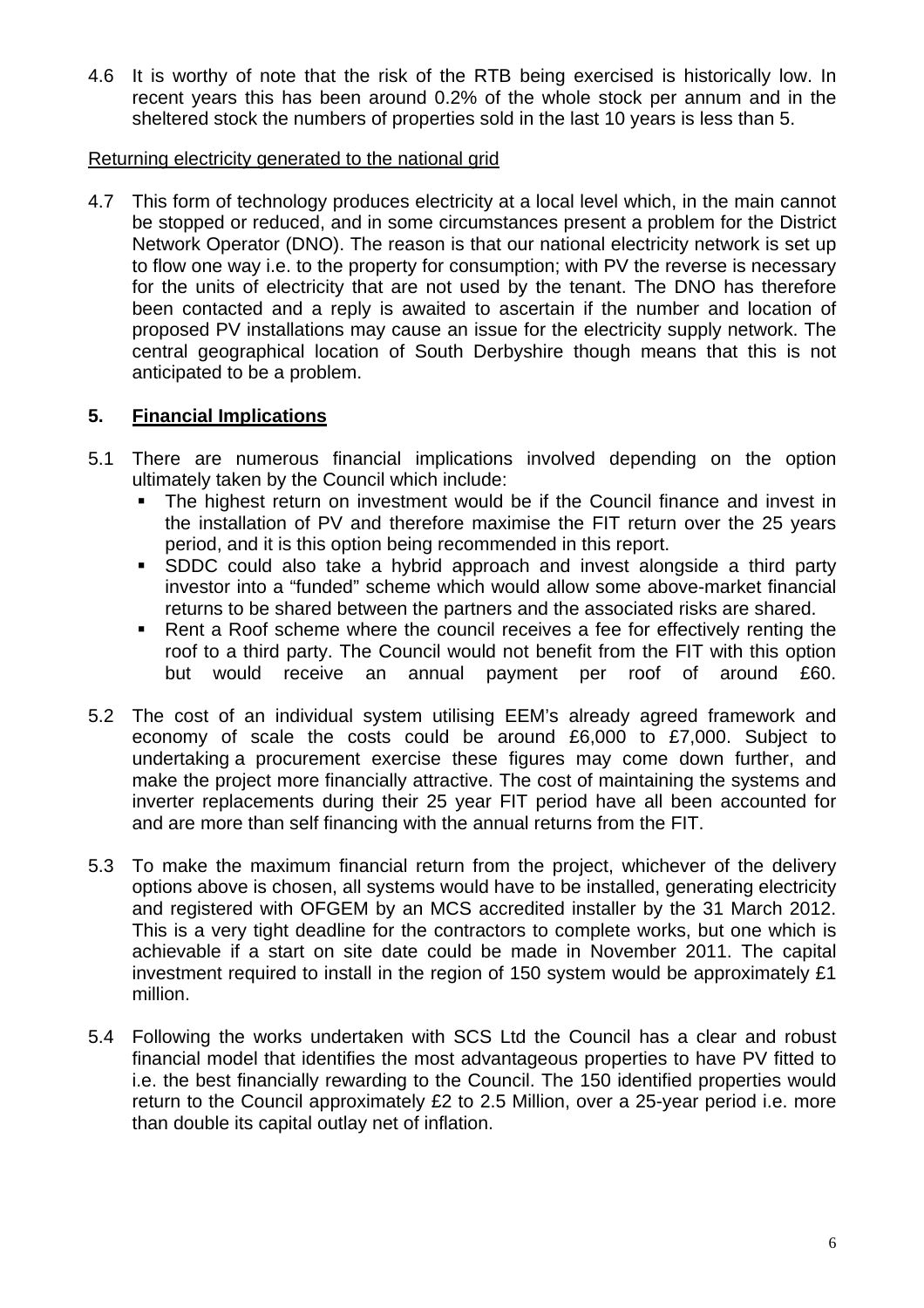- 5.4.1 After the 31 March 2012 installations can still be completed but the financial returns to the Council will be significantly lowered. The revised FIT is not planned to be released until at least December 2011, but it is known that the FIT will not be as financially rewarding. Indications are that the FIT may go down by as much as 30%, which would mean that if all systems were delayed until 1 April 2012 the return over the 25 years period could be reduced by as much as £1m.
- 5.5 The project works financially offering a significant and real return on investment. It is also clearly in the best interests of the specific tenants benefiting from reduced electricity bills and the wider community as it generates a return that can be invested in other projects. The only stumbling block is from where to source the £1m initial capital outlay. This money would be needed between now and April 2012.
- 5.6 The Council approved the new HRA Business Plan at the June 2011 cycle of Committees. Although subject to further detailed reporting the plan agreed to utilise approximately half of the available additional borrowing facility (the Headroom) to fund the backlog of property repairs and improvements to maintain the Decent Homes standard i.e. of our borrowing facility of £9.6m, (less a £2.1m underlying borrowing requirement) £4.8m would be utilised. The remainder would not be utilised in order to ensure the Housing Revenue Account's (HRA) ability to fund all borrowing and to payback the overall debt, including the buyout payment to government, of around £60m. Not borrowing up to that full capacity also gives a safeguard facility in case there is an emergent and urgent need to invest in the properties at a later date.
- 5.7 Therefore although there is a borrowing facility remaining of £2.7m in the HRA (£9.6m less £2.1m less £4.8m) it is recommended that it is only partially utilised to help fund the PV project and that £1m is made available for this purpose.
- 5.8 Funding £1m capital investment could therefore be funded through HRA borrowing. Although this transaction would be classed as affordable under the National Prudential Borrowing Framework, consultation with other authorities, professional organisations and indeed the CLG, suggests that this will not be added to the Headroom on self-financing. This would leave £1.7m available as Headroom to act as a contingency.
- 5.9 Effectively, it will be added to the underlying borrowing requirement of £2.1m already existing in the HRA. This amount alone will not trigger any of the Council's Prudential Borrowing Indicators but will need to be reflected in the Council's future Treasury Management Strategy.
- 5.10 Subject to the annual revenue income returns flowing over the 25 year period, the loan would be repaid within 12 years with the surplus of income over the debt financing benefiting the HRA.

## **6. Corporate Implications**

- 6.1 The Corporate implications if the proposed PV installation programme is approved will have direct relevancy on three of the Council's corporate themes and specifically a number of priorities contained within each theme.
- 6.2 Firstly the programme of installing PV will help towards attaining 'Sustainable growth and opportunity' in that the project would create jobs and help move towards a clean environment, as a direct result of properties generating a proportion of their own electricity requirements thereby reducing demand on the national grid and therefore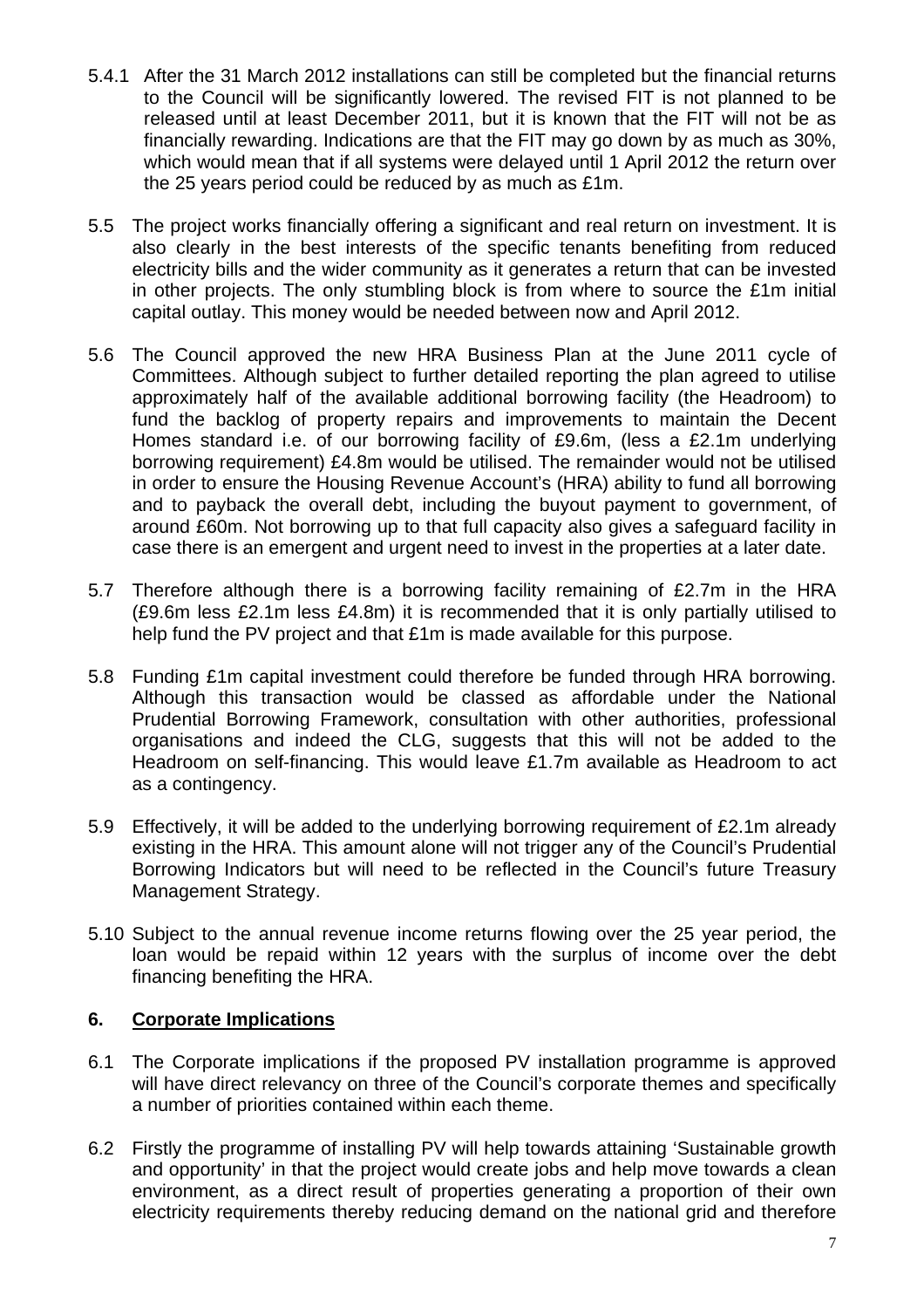lowering the District's carbon footprint. The project would significantly help towards reducing the number of vulnerable households experiencing fuel poverty as utility prices continue to rise. Whilst the PV installation will not produce all the electricity needs of the recipients it will significantly contribute towards lowering bills.

- 6.3 The Council's third theme relates to 'lifestyle choices' and the proposed project directly links to the Council priority of installing renewable technologies throughout the district.
- 6.4 Finally in these economically challenging times value for money has never been so important, and this proposed project can achieve some of the aims and priorities contained within theme 4 'value for money' and in particular generating cash to undertake further improvements within the district.
- 6.5 There are a number of legal concerns which still remain which are currently being finalised. However it is anticipated that these issues will not present anything significant or 'show stopping' as there are some Councils, although not many, that have progressed such large scale projects.

### **7. Community Implications**

- 7.1 The Council's Sustainable Community Strategy specifies a target of reducing carbon emissions per person under the broad heading of Vibrant Communities. The wider community will also see the installations and this will help raise the profile of PV and hopefully have a positive impact on the public to investigate and possibly install this new green technology on their own dwellings and/or businesses.
- 7.2 A standard 2kW system can save around 1 tonne of Co2 per annum whilst generating approximately 20 to 30% of the property's electricity requirements. This information has been produced by the National Solar Energy Advisory Service. To put this Co2 saving into context it would take 850 tumble dryer cycles to produce 1 tonne of Co2 or the equivalent to 35 office computers being left on standby over night for a whole year.

## **8. Conclusions**

- 8.1 In conclusion whilst this form of technology is relative new in terms of installations in this Country the technology has been around for several decades. The success on the continent is clear to see particularly in Germany where the Government there has run similar schemes to the FIT and take-up has been widespread.
- 8.2 Installing PV on the viable Council properties will provide the opportunity for this Council not only to achieve some of it's aims contained within the Corporate Plan but also the Sustainable Community Strategy.
- 8.3 The initial capital investment required for 150 properties will be in the region of £1m, this being funded via HRA borrowing. However, this level of investment should return to the Council each year for 25 years somewhere in the region of £100,000 to £140,000 annually. This equates to a 10–14% return on the original capital investment, which currently is not matched by any other form of investment available to the Council.